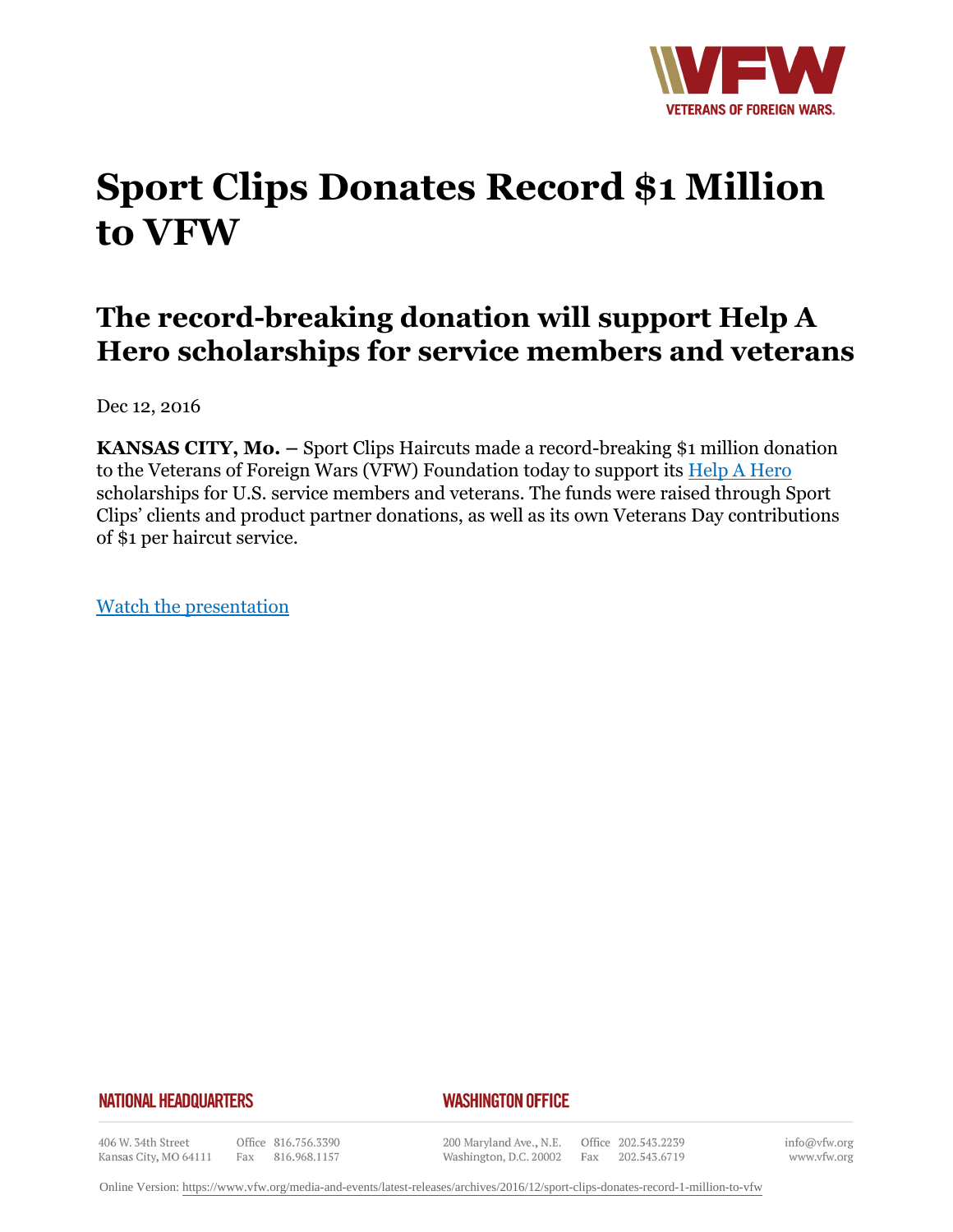

#### here.

Sport Clips' original Help A Hero focus was on providing phone calls home for deployed and hospitalized military when the program began in 2007. The goal now is to support those who serve in the military by providing scholarships up to \$5,000 each toward the next steps in their civilian careers. To date, more than 700 VFW-administered Sport Clips Help A Hero Scholarships have assisted active duty service members and veterans who wish to pursue college and graduate degrees or vocational certifications.

"This million dollar donation is a heartfelt one for the entire Sport Clips team, as well as our loyal clients and partners. We are so grateful for the sacrifices made by our military and their families, and to be able to help them in their education and career goals through Help A Hero scholarships is one of the best ways we know how to say 'thank you for your service,'" said Sport Clips Founder and CEO Gordon Logan, a U.S. Air Force veteran and Life member of the VFW. "Our goal the first year was to raise \$30,000, and to date we've raised a total of \$5 million, making significant positive impacts in the lives of those who bravely serve our country."

As a part of this year's fundraising efforts, Sport Clips partners Nioxin, American Crew, John Paul Mitchell Systems, and Sexy Hair made a combined donation of \$140,000 to Help